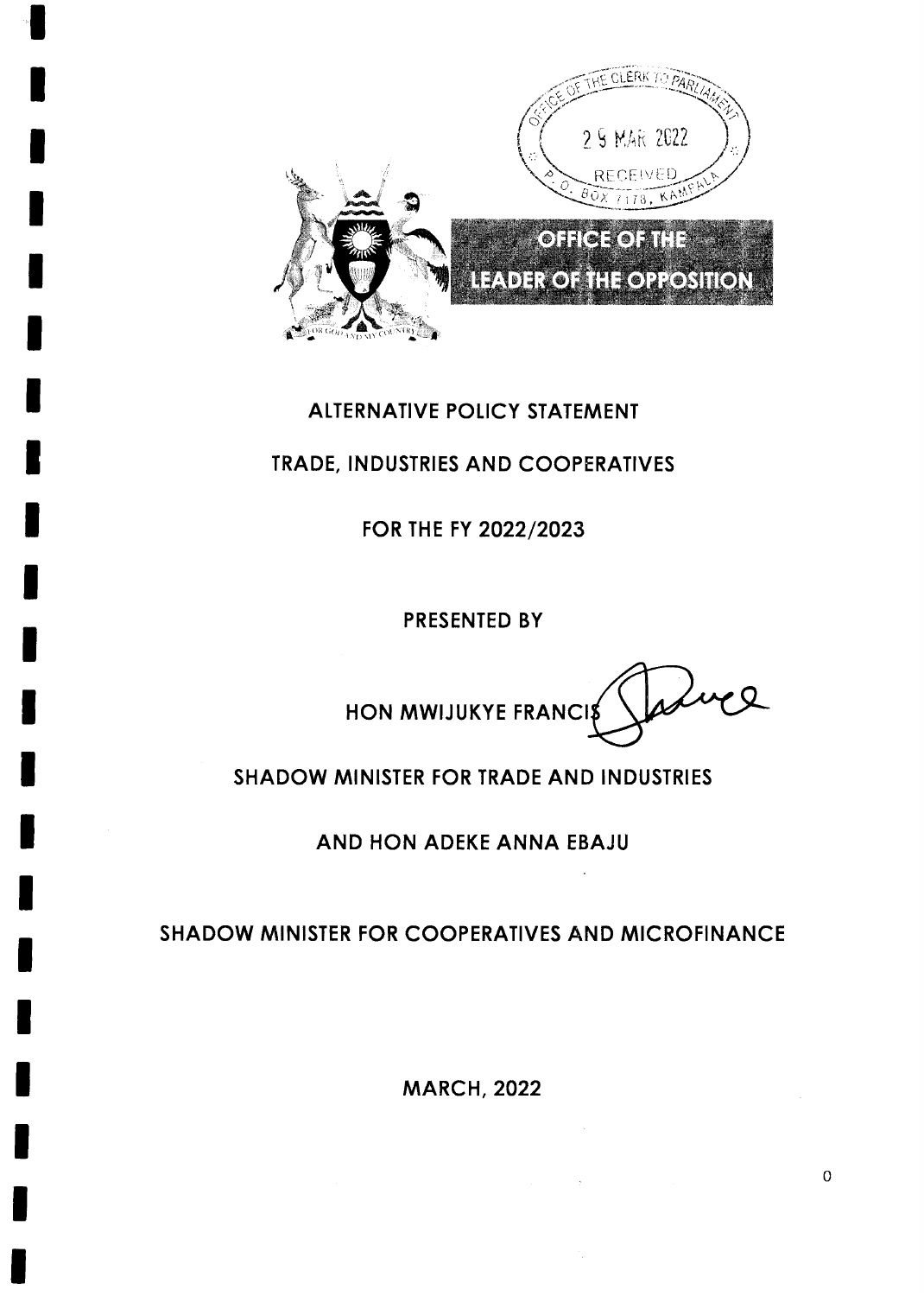## Table of Contents

I

H

 $\sim 10$ 

# LIST OF ACRONYMS AND ABBREVIATIONS

| FY.<br>GOU   | <b>Financial Year</b><br>Government of Uganda          |
|--------------|--------------------------------------------------------|
| <b>LOP</b>   | The Leader of the Opposition                           |
| <b>MFPED</b> | Ministry of Finance, Planning and Economic Development |
| <b>MTEF</b>  | Medium Term Expenditure Framework                      |
| <b>MTIC</b>  | Ministry of Trade, Industry and Cooperatives           |
| <b>NBFP</b>  | National Budget Framework Paper                        |
| NDP-III      | National Development Plan III                          |
| <b>NTBs</b>  | <b>National Tariff Barriers</b>                        |
| <b>PSFU</b>  | Private Sector Foundation Uganda                       |
| SACCOS       | Savings and Credit Cooperatives                        |
| <b>UCA</b>   | Uganda Cooperative Alliance                            |
| <b>UDC</b>   | Uganda Development Cooperation                         |
| <b>UEPB</b>  | Uganda Export Promotion Board                          |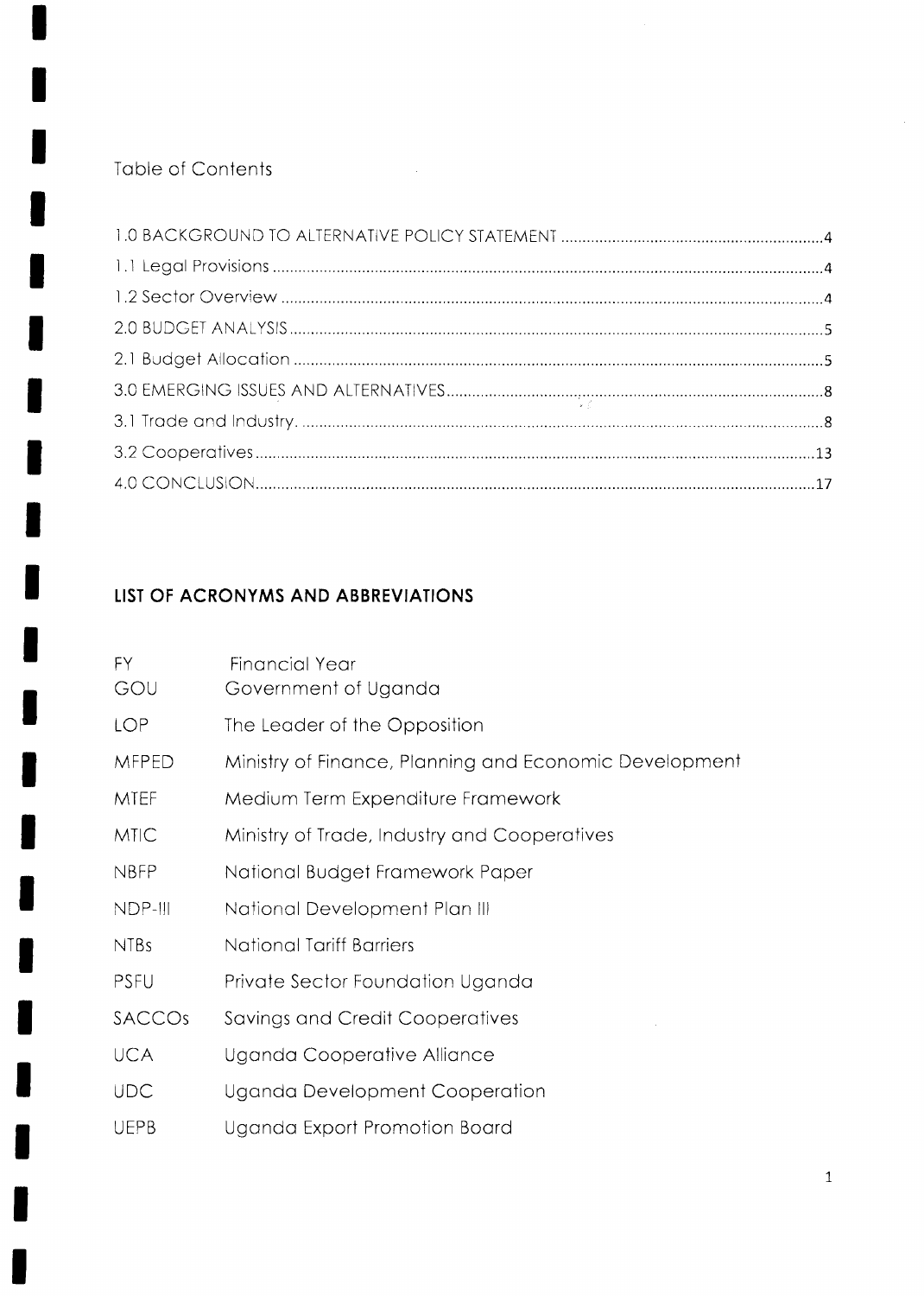| UGX.        | Uganda shillings                    |
|-------------|-------------------------------------|
| UIA         | Uganda Investment Authority         |
| <b>UNBS</b> | Uganda National Bureau of Standards |
| USD.        | United Slates Dollar                |

### **EXECUTIVE SUMMARY**

Under Rule 147 in the Rules of Procedure, the Shadow Minister shall submit their Alternative Policy Statements to Parliament by the 29th of March every year. In light of the above legal frameworks, as Shadow Minister for Trade and Industry, and Shadow Minister for Cooperatives and Microfinance, we hereby present the Alternative Policy Statement for Trade, Industry and Cooperatives for FY 2022/23.

The Trade, Industry and Cooperatives sector is allocated UGX 78.274 billions as proposed budget for FY2022/23, which is a reduction of UGX 22.554 Billion in comparison to the budget allocation for FY 2021/22 which was UGX100.828 billion. Despite the overall theme NDP III being sustainable industrialization, government has been allocating less than 0.4% of the national budget to manufacturing since the start of the NDP III yet the programme is capital intensive. Under funding is a major challenge facing the programme, in addition below are other emerging issues and the proposed alternatives.

The non- alignment of some Trade and Investment agencies to MTIC must be corrected, UIA and FTZA be moved under MTIC to ease the formulation and implementation of trade related policies and regulations, coordination and supervision.

Limited capacities of Small and Medium Enterprises attributed to challenges faced by SMEs that include inadequate collateral to secure loans; information opaqueness; low level technical and management skills; lack of professionalism; competition; inability to afford long term financing and unreliable markets among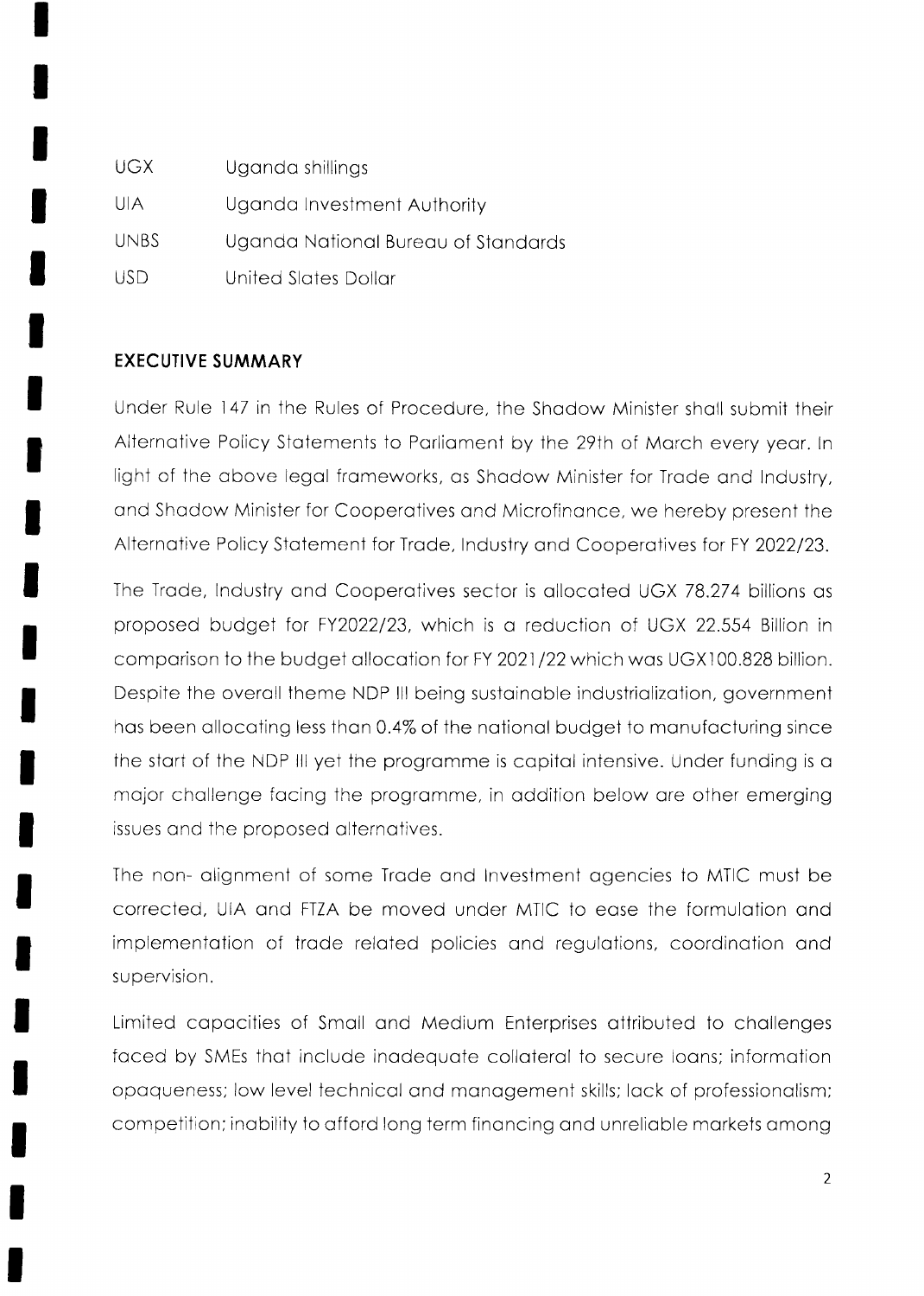others. We propose revision ond implementotion of on SME friendly policy to include reduced collateral requirements and cost of doing business, ensure proper information flow and protection of SMEs.

Due to Inadequate laws and policies to support and protect local traders and manufacturers, a competition law should be enacted to address unfair competition between troders ond ring fence smoll scole buslnesses for locol troders

Enact a comprehensive consumer protection law and empower UNBS to address counterfeit products and standardization to reduce the number of fake and hormful products on the morket.

Limited development and mismanagement of Industrial parks, they don't have the necessory infrostructure to ottroct investors ond ollow production. UIA must be transferred to the Ministry in charge of trade and industries and investment in development of services and infrastructure to facilitate industrialization

Cross border trade conflicts such as export bans and insecurities, we propose MTIC should formulate a trade insurance policy for traders and empower farmers to add value to their produce

UDC governonce ond monogement issues, we propose formulotion ond implementation of a government investment policy.

Wor cooperotives victim's cloims. these cooperotive unions lodged in cloims to government for compensotion, however there is no publicolly opproved criterio followed to verify claims yet some Cooperatives have been verified and paid. We propose the MTIC must publish the criterio for opproving cooperotives wor victim claims for transparency.

lnodequote cooperotive officers ond focilitotion due to restruciuring of government deportments which left co-operotives with very few stoff especially at local government level, there is need for recruitment of district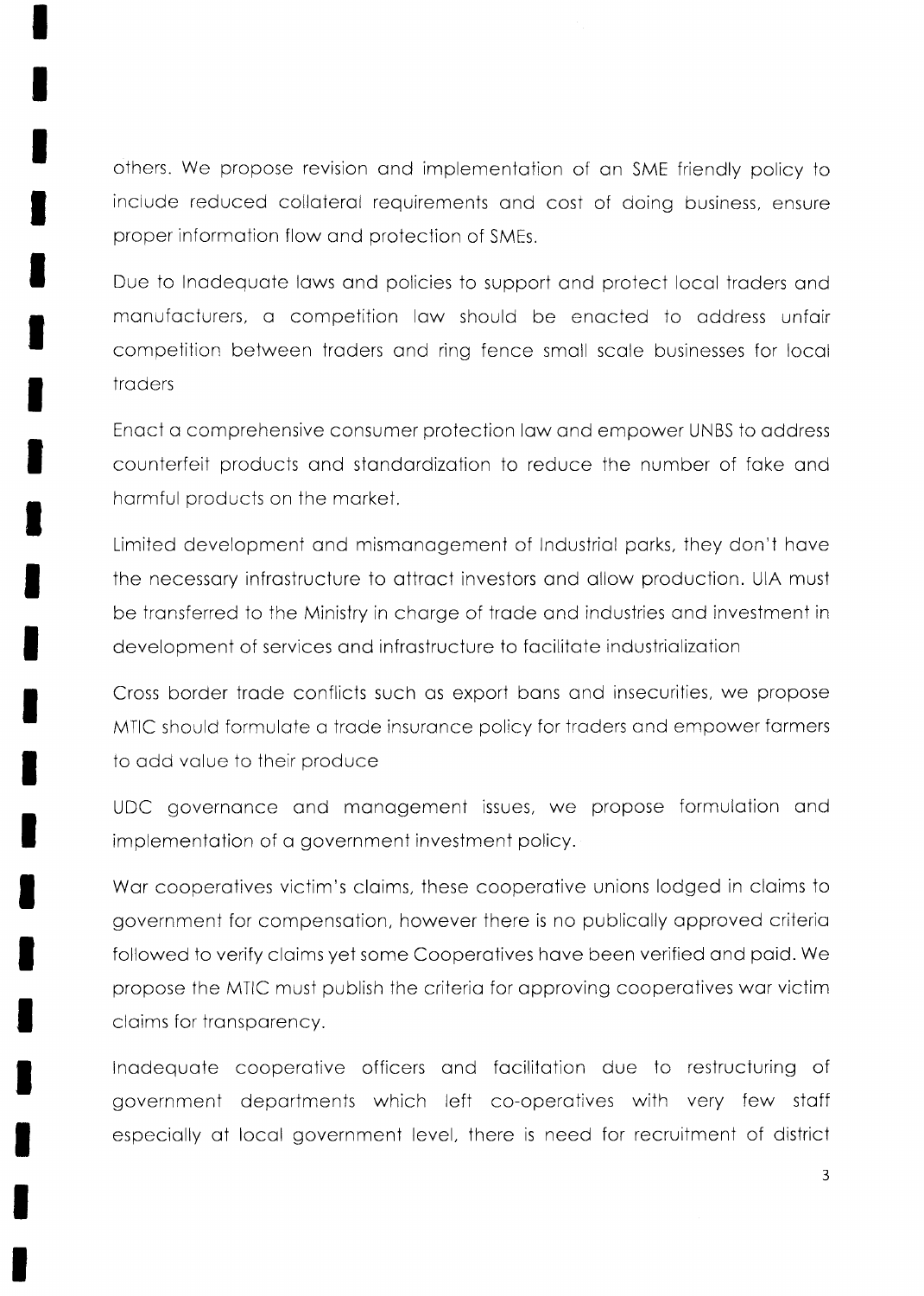cooperative officers and training commercial officers in cooperative management.

Inadequate knowledge and information about cooperatives on how to start and manage cooperatives in the public hence the need to strengthen cooperative institutions to offer specialized cooperative skills and trainings to cooperative leaders and members.

Inadequate legal and regulatory framework of cooperatives, the Cooperative Societies Act is inadequate on issues of governance, dispute settlement, offences and penalties, we therefore propose to amend the Cooperative Societies act to include provisions that address governance and dispute resolution.

## 1.0 BACKGROUND TO ALTERNATIVE POLICY STATEMENT

### 1.1 Legal Provisions

In line with section 6E (4) of the Administration of Parliament Act (2006,"The Leader of the Opposition shall study all policy statements of government with his or her shadow ministers and attend committee deliberations on policy issues and give their party's views and opinions and propose possible alternatives."

Under Rule 147 in the Rules of Procedure, the Shadow Minister shall submit their Alternative Policy Statements to Parliament by the 29th of March every year.

In light of the above legal frameworks, as Shadow Minister for Trade and Industry, and Shadow Minister for Cooperatives and Microfinance, we hereby present the Alternative Policy Statement for Trade, Industry and Cooperatives for FY 2022/23.

### 1.2 Sector Overview

The goal of the manufacturing programme is to increase the range and scale of locally manufactured products for import substitution and increased exports. This contributes to NDP III objective one which is to enhance value addition in key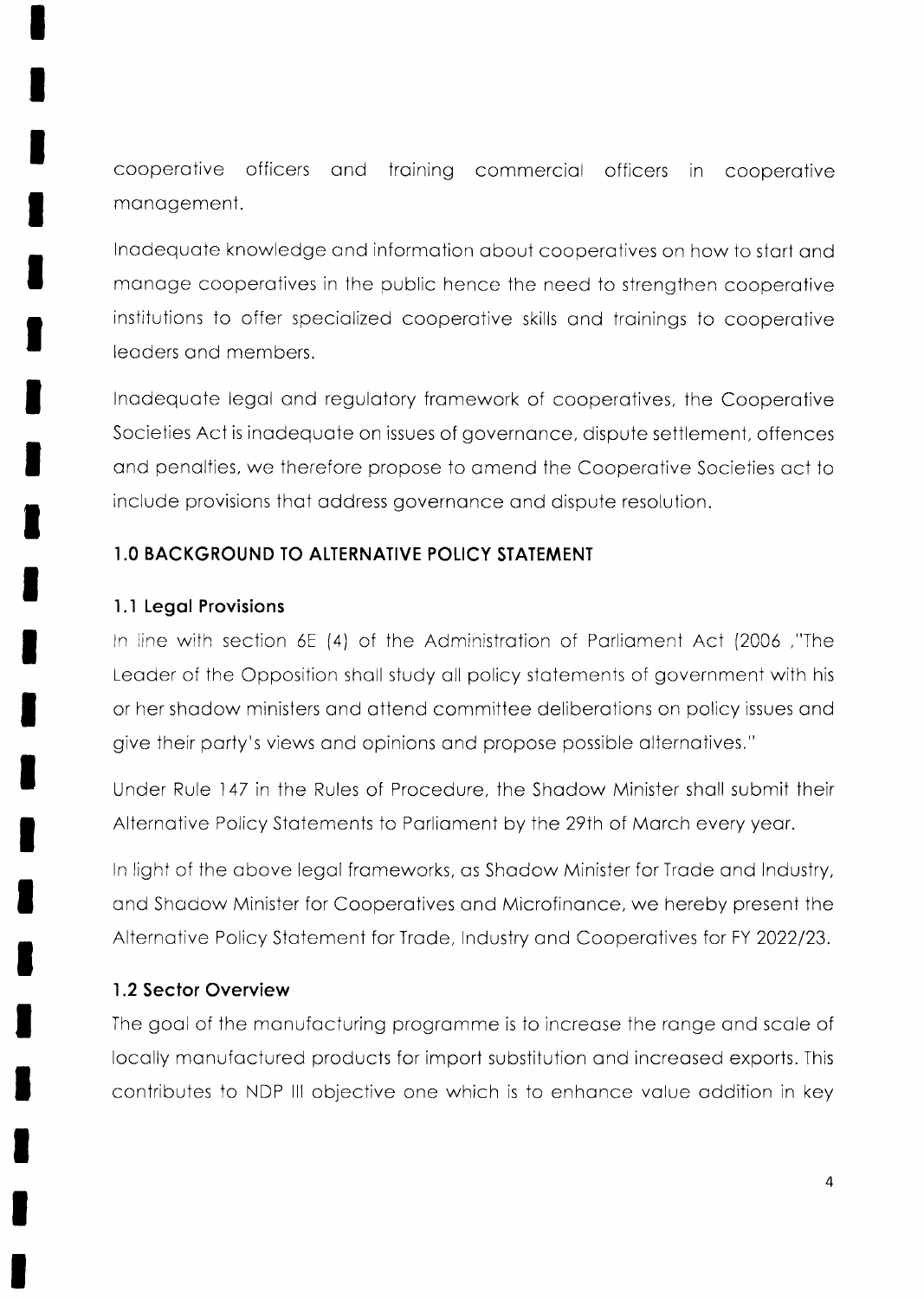growth opportunities and the NDP III overall theme of Sustainable Industrialization for inclusive growth, employment and sustainable wealth creation.

However, despite the overall theme NDP III being sustainable industrialization, government has been allocating less than 0.4% of the national budget to manufacturing since the start of the NDP III yet the programme is capital intensive.

Government has on top of less funding, frustrated the sector by failing to align all MDAs that contribute to trade and industries under one ministry for proper service delivery, supervision and accountability. The programme is further frustrated by trade conflicts at key border points such as Rwanda, Kenya and South Sudan which is negatively affecting the Uganda's balance of trade. There is also a great challenge with certification and standardization of products by UNBS which has led to rise in the number of substandard, counterfeit and fake products on the market. These and many more challenges expounded in this alternative ministerial policy statement should be addressed as proposed in the alternatives to achieve the full potential of the programme.

#### **2.0 BUDGET ANALYSIS**

#### 2.1 Budget Allocation

Table of showing budget allocations for FY 2018/19- FY 2022/23.

#### Ministry of Trade, Industry and Cooperatives

| <b>FY</b>          | 2021/22 | 2022/23 | Variance       |
|--------------------|---------|---------|----------------|
| wage               | 2.558   | 2.558   | $\overline{0}$ |
| Non-wage           | 67.725  | 72.839  | $-5.114$       |
| Devt. GoU          | 14.784  | 2.055   | 12.729         |
| Devt. Ext. Fin     | 10.397  | 0       | 10.397         |
| <b>GoU Total</b>   | 10.397  | 77.452  | $-67.055$      |
| <b>Grand Total</b> | 100.828 | 78.274  | 22.554         |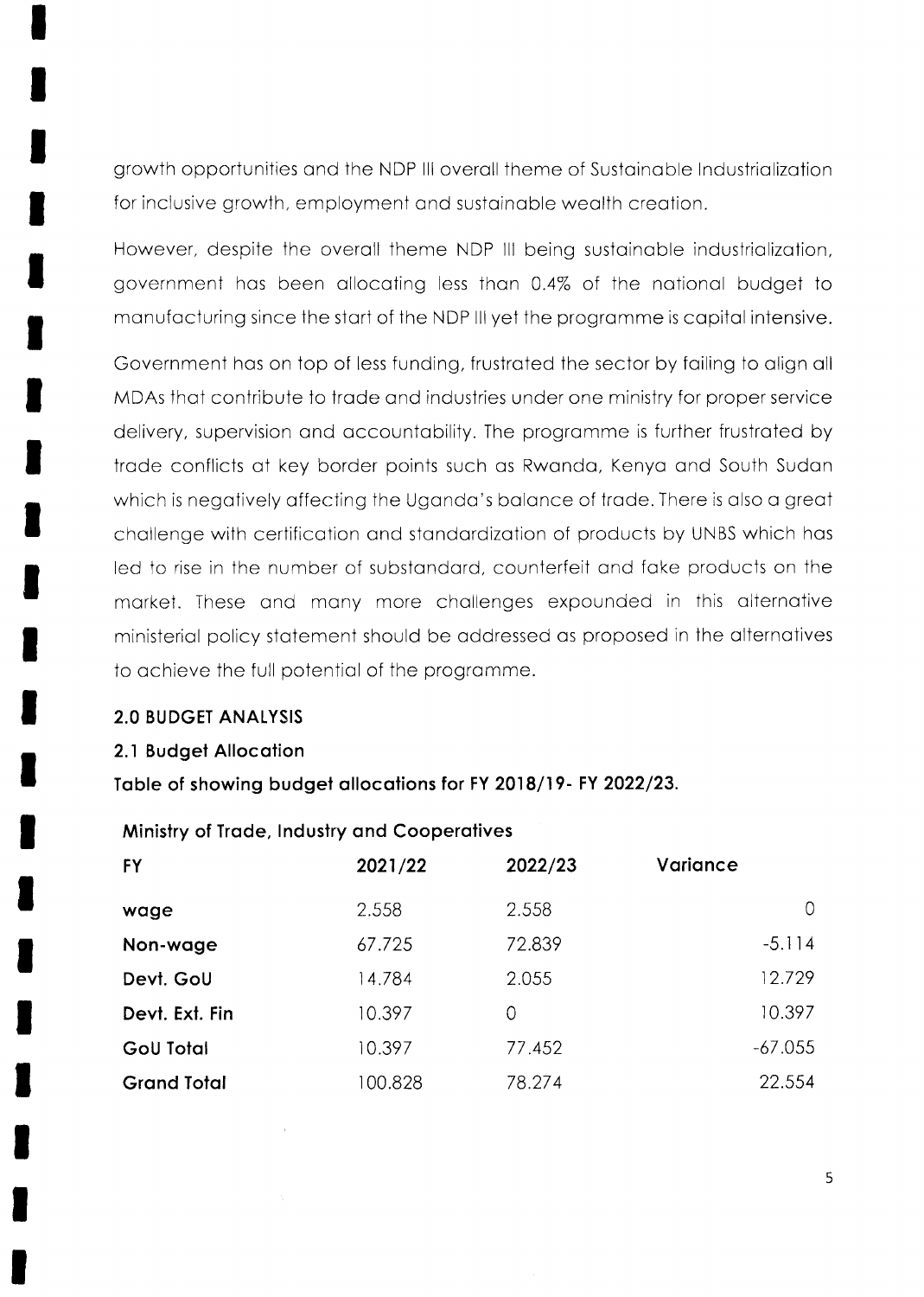Source: Data from MoFPED and MPS for Ministry of Trade, Industry and Cooperation FY 2022/23

In the FY 2019/20, budget approved for the Ministry of Trade, Industry and Cooperatives increased from Ushs 112.366 billion in FY 2018/19 by 17.7% to Ushs 136.541 billion and since then, it has been following a negative trend (see figure below) and it has come to the least value observed in the last 4 FYs of Ushs 78.274 billion proposed in the FY 2022/23.



Considering the financial year 2021/22 budget execution for the vote performance report of the Ministry of Trade, Industry and Cooperatives, out of the approved Ushs 100.828 billion, Ushs 62.483 billion had been released by the end of the 2<sup>nd</sup> Quarter and Ushs 58.806 billion had been spent. This means that 62.0% had been released, 58.3% spent and 94.1% releases spent by the end of the second quarter.

Basing on the above budget execution, at the end of the 4th Quarter (at the end of the Financial Year), estimates of Ushs 117.612 billion will be spent creating a deficit of 16.784 billion something that will automatically lead to a Ministry to seek for supplementary budget to cover up the observed deficit. This mode of

6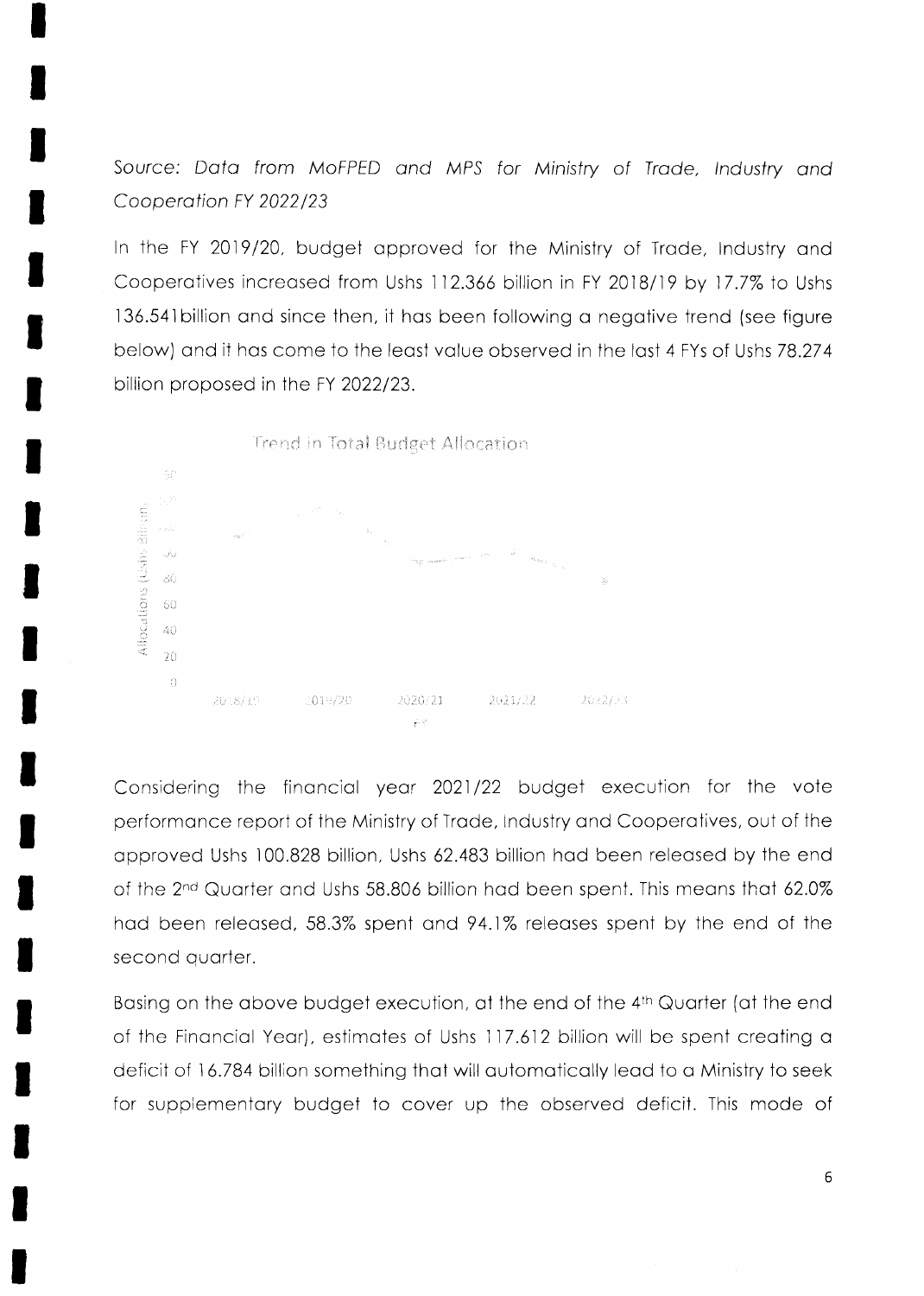budgeting will then lead to bad practices in Budget execution as far as budget discipline is concerned.

So, due to such an observed budget cut in the proposed FY 2022/23, the Ministry must prepare for the worst in executing its mandate of formulating, reviewing and supporting policies, strategies, plans and programs that promote and ensure expansion and diversification of trade, cooperatives, environmentally sustainable industrialization, appropriate technology development and transfer to generate wealth for poverty eradication.

#### Medium-Term Expenditure Framework Budget Projections

As indicated in the challenges faced by the Ministry, inadequate Budgetary Provisions (MTEF), Budget cuts and shortfalls for the manufacturing programme hinders Programme Implementation Action Plans. In addition, this flat estimates for the next four financial years shows stranded growth of the sector and this gives no hope of getting away with the problem that the ministry of Trade, Industry and Cooperatives has been grappling with for some time.

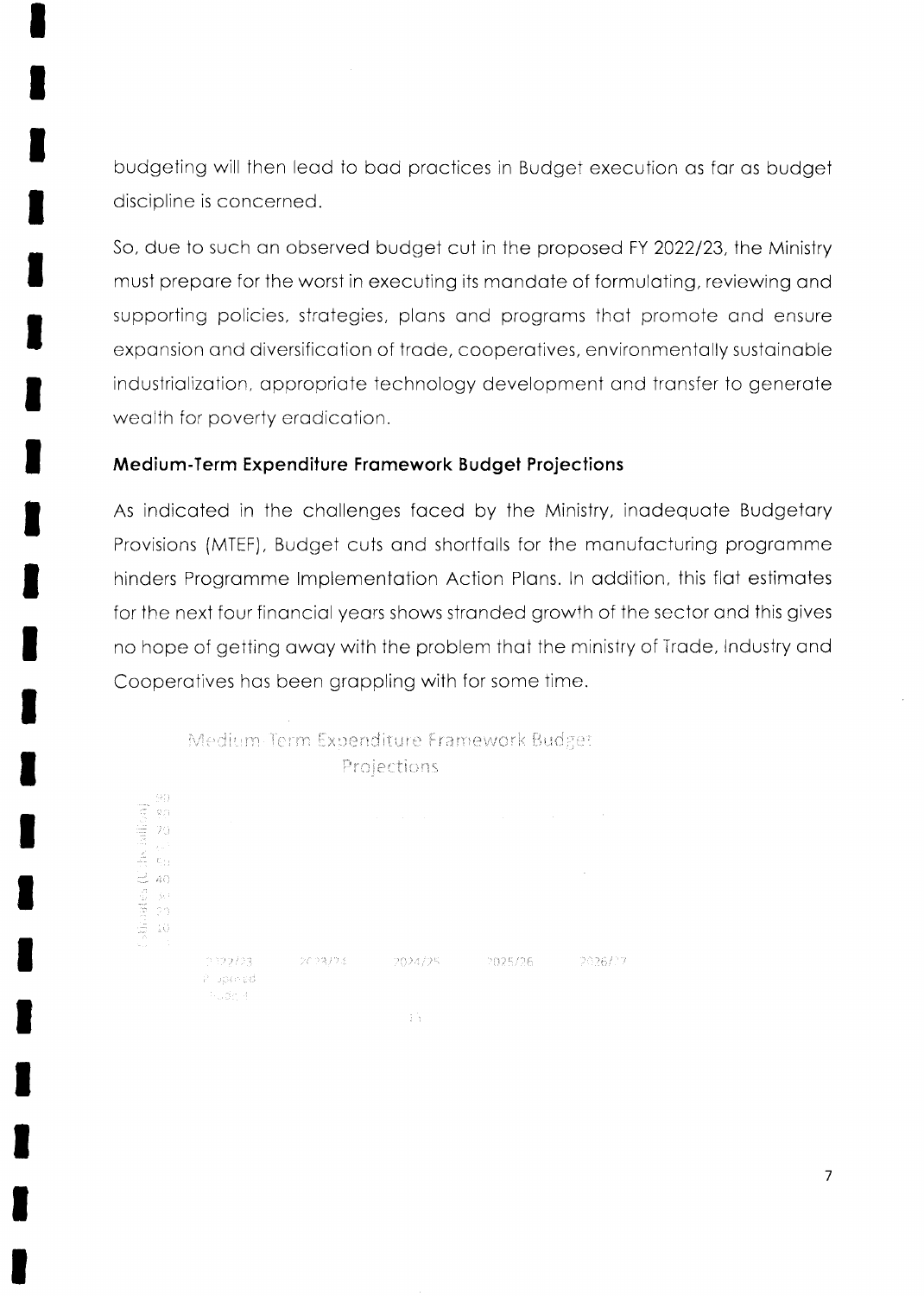Such challenges are therefore crosscutting across all other votes i.e., Uganda Export Promotion Board, Uganda National Bureau of Statistics and Local government with such high cost of funding for business growth.

Government should therefore take priority in funding developments of its own Ministry for the good of its people and lobby for external partners to extend development since zero financing from external partners have been noticed with Ushs 12.729 billion cut off from government side of financing developments to Ushs 2.055 billion in FY 2022/23. (See figure below)



#### **3.0 EMERGING ISSUES AND ALTERNATIVES**

#### 3.1 Trade and Industry.

1. Failure to align all Trade and Investment agencies under one Ministry. Various agencies and institutions that regulate trade and investment are not aligned properly in the right Ministry. For example, the Free Trade Zones authority<sup>1</sup> and the Uganda investment authority<sup>2</sup> are supervised by the ministry of Finance. All these institutions would join synergies if they were under the same roof.

<sup>1</sup> Free Zones Act, 2014

<sup>&</sup>lt;sup>2</sup> Uganda Investment Code Act, 2019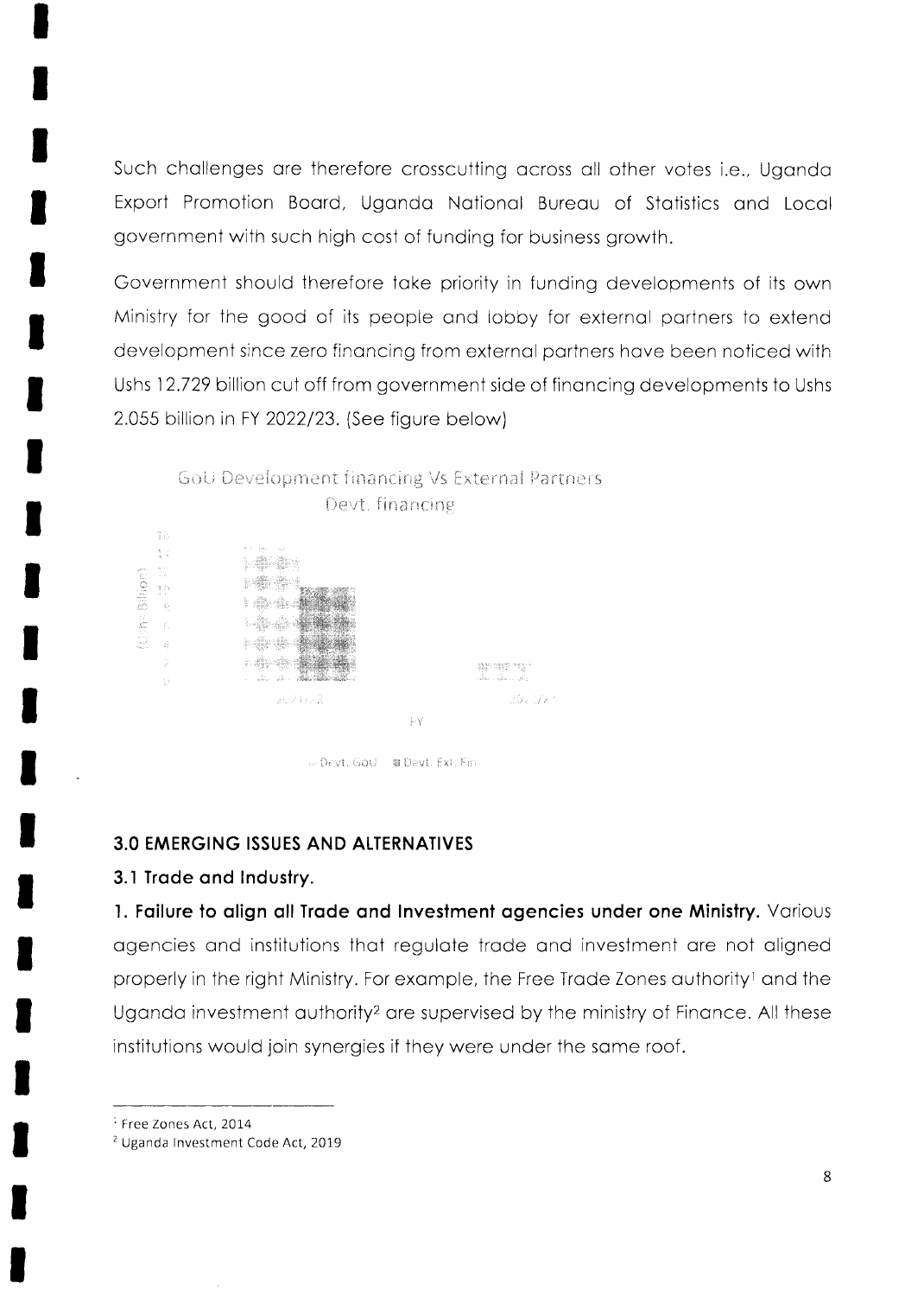#### Alternative

Alignment of all trade and investment related agencies under one ministry. There is a need to align various trade and investment regulatory agencies such as free trade zone authority, the Uganda chamber of commerce, the Uganda investment authority, and Uganda Development cooperation under the ministry of trade, industry and cooperatives to ease the formulation and implementation of trade related policies and requiations. This will enable these agencies to combine synergies for better policy coordination and governance.

2. Limited capacities of Small and Medium Enterprises (SMEs). SMEs are the engine behind proliferation of economic growth in Uganda<sup>3</sup>. Scholars like Tusubira, & Nabeta (2013) explain that SMEs contribute 75% of GDP and constitute 90% of the private sector, improving standards of living and ensuring social and political stability<sup>4</sup>. SMEs are therefore responsible for entrepreneurial development, poverty alleviation and improved quality of life, resource mobilization, business adaptability and sustainability<sup>5</sup>. SMEs count for about 95% of the business establishment in Uganda, generate over 80% of the country's manufactured products and account for 42% of the total employment in the country<sup>6</sup>.

However, over 50% of SMEs in Uganda close before they celebrate their first birth day. It is attributed to challenges faced by SMEs that include inadequate collateral to secure loans; information opaqueness; low level technical and management skills; lack of professionalism; competition; inability to afford long term financing and unreliable markets among others<sup>7</sup>.

<sup>&</sup>lt;sup>3</sup> Kisaame, J., Financing of SMEs, 2003

<sup>&</sup>lt;sup>4</sup> Tusubira, N., F., & Nabeta, I., N. Income Tax Compliance among SMEs in Uganda: Taxpayers' Proficiencies Perspective, 2013.

<sup>&</sup>lt;sup>5</sup> Tushabomwe, C.K, Small and Medium-Sized Enterprises in East Africa, 2010

<sup>&</sup>lt;sup>6</sup> https://www.ugandainvest.go.ug/smes-driving-economy/, last accessed on 22<sup>nd</sup> March 2022.

 $7$  challenges faced by small and medium enterprises in raising finance in Uganda, Everest Turyahikayo, 2015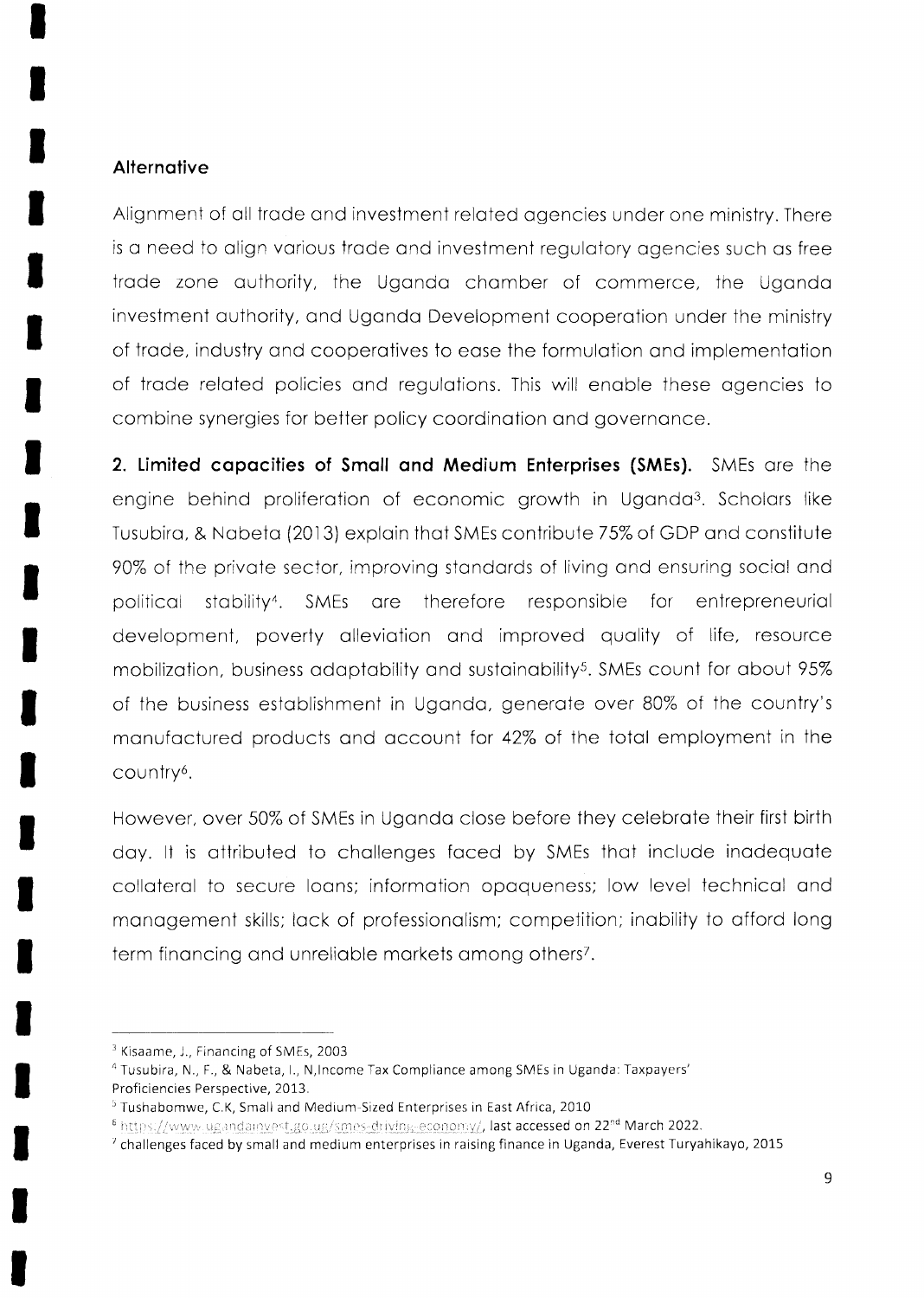### **Alternative**

Revision ond implementotion of on SME friendly policy to include reduced colloterol requirements ond cost of doing business, ensure proper informotion flow ond protection of SMEs.

SMEs are also encouraged to develop social capital through networks, improvement of management skills and utilize alternative sources of finance available to SMEs that include; investment into capital markets, long term finoncing, leosing ond fronchising.

3. lnodequote lows ond policies to support ond protect locql troders ond manufacturers. There is an increase of retail foreign traders and small scale monufocturers oround the country thot hove exposed Ugondon locol troders' and manufacturers' to vulnerability and unfair competition due to weak regulations and liberalization policy.

Furthermore, Government laws and policies empower foreign investors at the cost of Iocol investors, for exomple the quolificotions of incentives occording io clouse 12 of the investment Code Act disqualifies most local traders and manufactures to occess government incentives.

In 2017 the Ministry of Trade in a bid to promote local manufacturing and trading Iounched Buy Ugondo Build Ugondo (BUBU) policy to ensure utilizotion of locol row moteriols in monufocturing process ond consumption of locol produced products<sup>8</sup>. However, since BUBU is not backed by a serious regulation and law, the populotion in Ugondo hos continued 1o import goods even when locol goods are of high quality than what they are importing.

<sup>&</sup>lt;sup>8</sup> MTIC, BUY UGANDA BUILD UGANDA POLICY, 2014.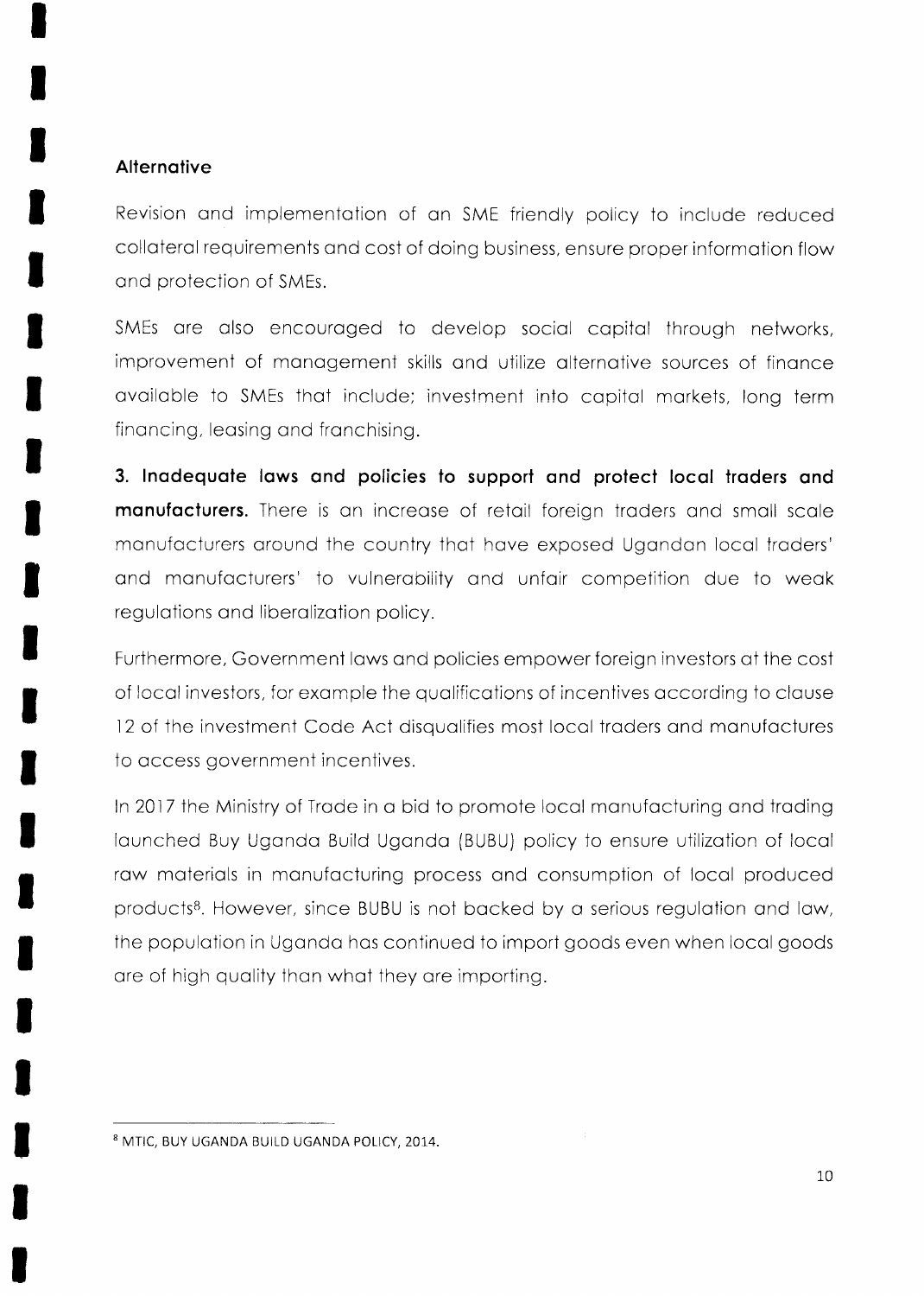## **Alternatives**

Create a competition law to address unfair competition between traders and ring fence smoll scole businesses for locol troders.

Amend clouse 12 of the investment code oct to moke ond include provisions thot enable local investors or traders qualify to get incentives.

4. Counterfeit products and standardization. The certification of all products produced in the country was made mandatory effective July 2018, and a stotutory instrument to effect it wos issued. However, UNBS hos foiled of its mandate of protecting consumers from substandard and counterfeit products given the high quontity of counterfeit products on the morket. We olso note with concern thot UNBS is understoffed to be oble to exercise its mondote.

## **Alternative**

Formulate and pass a comprehensive consumer protection law. Presently there are a number of legislations that have provisions for consumer protection however, they don't oddress oll consumer rights obuses hence the need of o consumer protection bill thot comprehensively covers consumer protection. The low must be cleor on how to oddress the

- . Protection of consumers from unfoir ond deceptive trode proctices by producers and suppliers.
- . Promotion ond enforcement of consumer rights
- Prevention unfair contracts
- . Compensotion of consumers

5. Limited development and mismanagement of Industrial parks. The UIA which is mandated to oversee industrial parks is supervised by the MFPED instead of MTIC which is in charge of industries, this has brought about management, supervision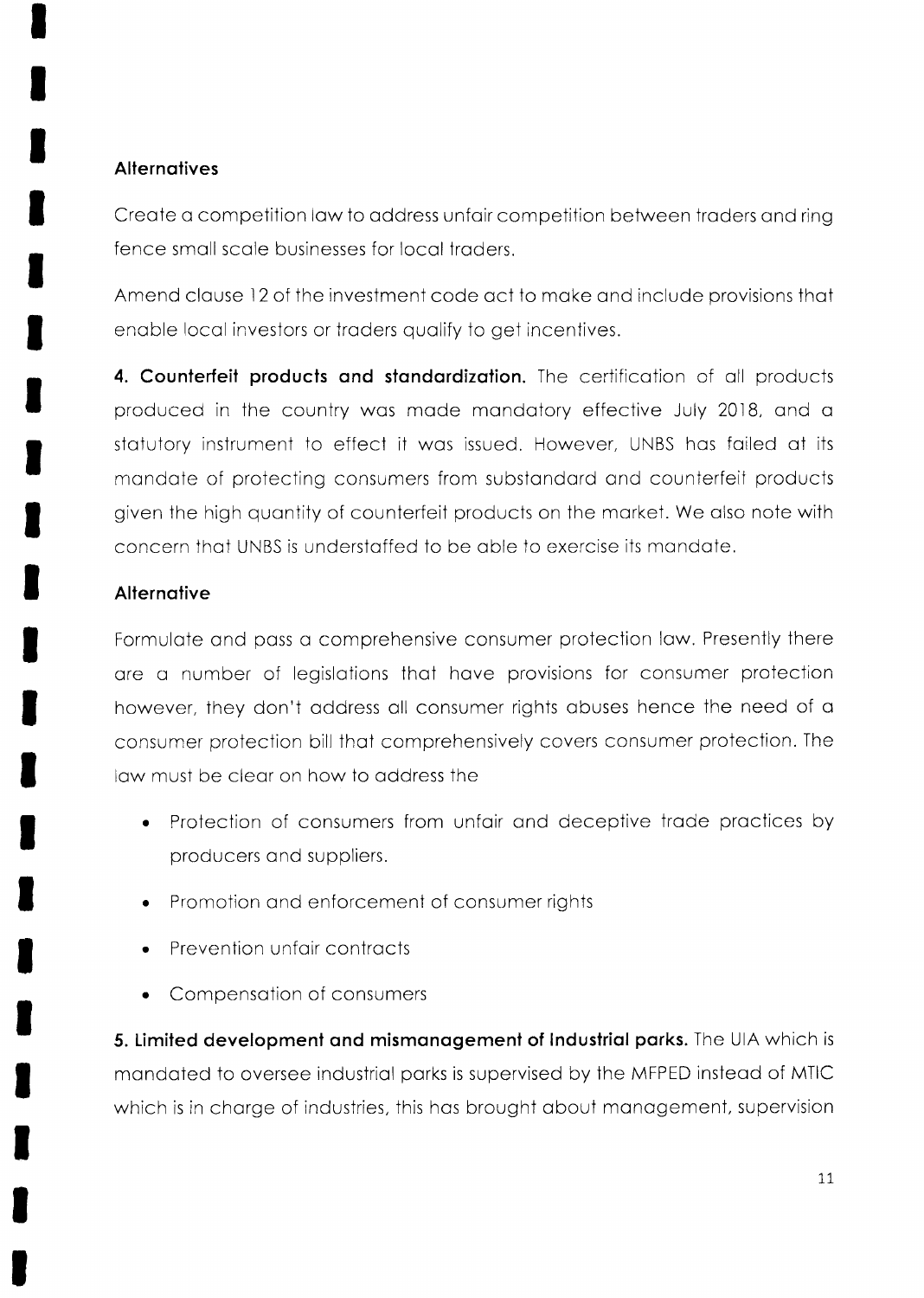ond coordinotion chollenges which hove stilled development ond completion of the porks.

Furthermore, the parks don't have the necessary infrastructure such roads, reliable electricity and water to attract investors and allow production. This has turned the porks into ossembling insteod of monufocturing plonts, folling short of their intended purpose,

### **Alternative**

UIA must be transferred to the Ministry in charge of trade and industries for proper plonning, coordinotion, supervision ond monogement.

Development of industriol porks wos identified os o key priority of the Budget for FY 2022/23 but has remained unfunded under priority areas. Investment in development of services and infrastructure to facilitate industrialization will attract investors ond enoble production.

6. Cross border trade conflicts. Currently there are trade conflicts between Ugondo ond some of her neighbors such os Rwondo, Kenyo ond South Sudon. This is one of the reason behind poor balance of trade of the country. There was o moize ond sugorccne bon on 1op of doiry products imports from Ugondo which led to loss of market for the commodities<sup>9</sup>. The borders of Rwanda were closed to Ugondo hence no trode going between Ugondo ond Rwondo, however even with the reopened borders, trade is still restricted. In addition, the insecurity in DRC ond South Sudon is unfovoroble for trode.

### **Alternative**

MTIC should formulate a trade insurance policy for traders especially those involved in cross border trade. This will protect the traders from huge losses and encouroge more investment.

<sup>&</sup>lt;sup>9</sup> PSFU, Trade and commerce sector proposals, 2022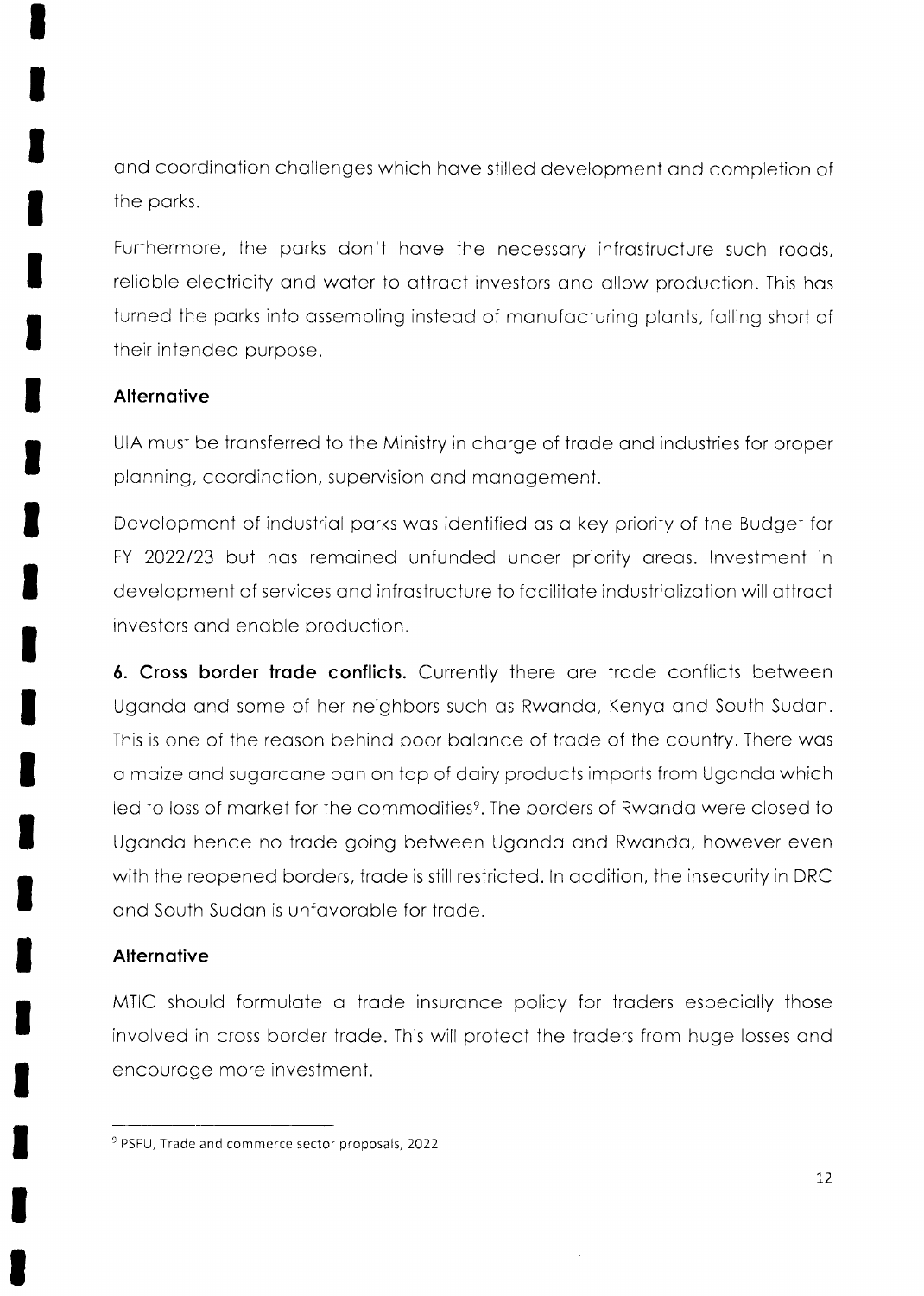Empower farmers to add value to their produce to attract better markets and higher prices.

7. UDC governance and management issues. The government investment and business arm which is mandated to facilitate the industrial and economic development of the Country is crippled with governance and management challenges that have caused the country enormous losses. For more than a Year UDC didn't have a functional board and all decisions were made by the Executive Director without supervision and accountability. In addition there is no government investment policy upon which UDC premises its decisions to invest, a reason most of the investments cannot be justified and operating below breakeven point despite huge government investments. Most of the joint ventures were abandoned by other partners for only government to do more investments.

#### **Alternative**

Formulation and implementation of a government investment policy to guide the operations of UDC, this will reduces on losses government makes in investing in unclear ventures.

#### **3.2 Cooperatives**

1. War cooperatives victim's claims. During the 1978-79 and 1981-86 wars, a number of cooperative unions lost their productive assets in form of stocks, vehicles, factories and buildings vandalized or destroyed or livestock taken. The properties were looted and at times the soldiers demanded for them promising to bring them back but to no avail. These cooperative unions lodged in claims to government for compensation, however there is no publically approved criteria followed to verify claims yet some Cooperatives have been verified and paid. This has dented the image of cooperative movement creating difficulty to attract new and energetic members to the co-operative movement<sup>10</sup>.

<sup>&</sup>lt;sup>10</sup> MTIC, National cooperatives' policy, 2011.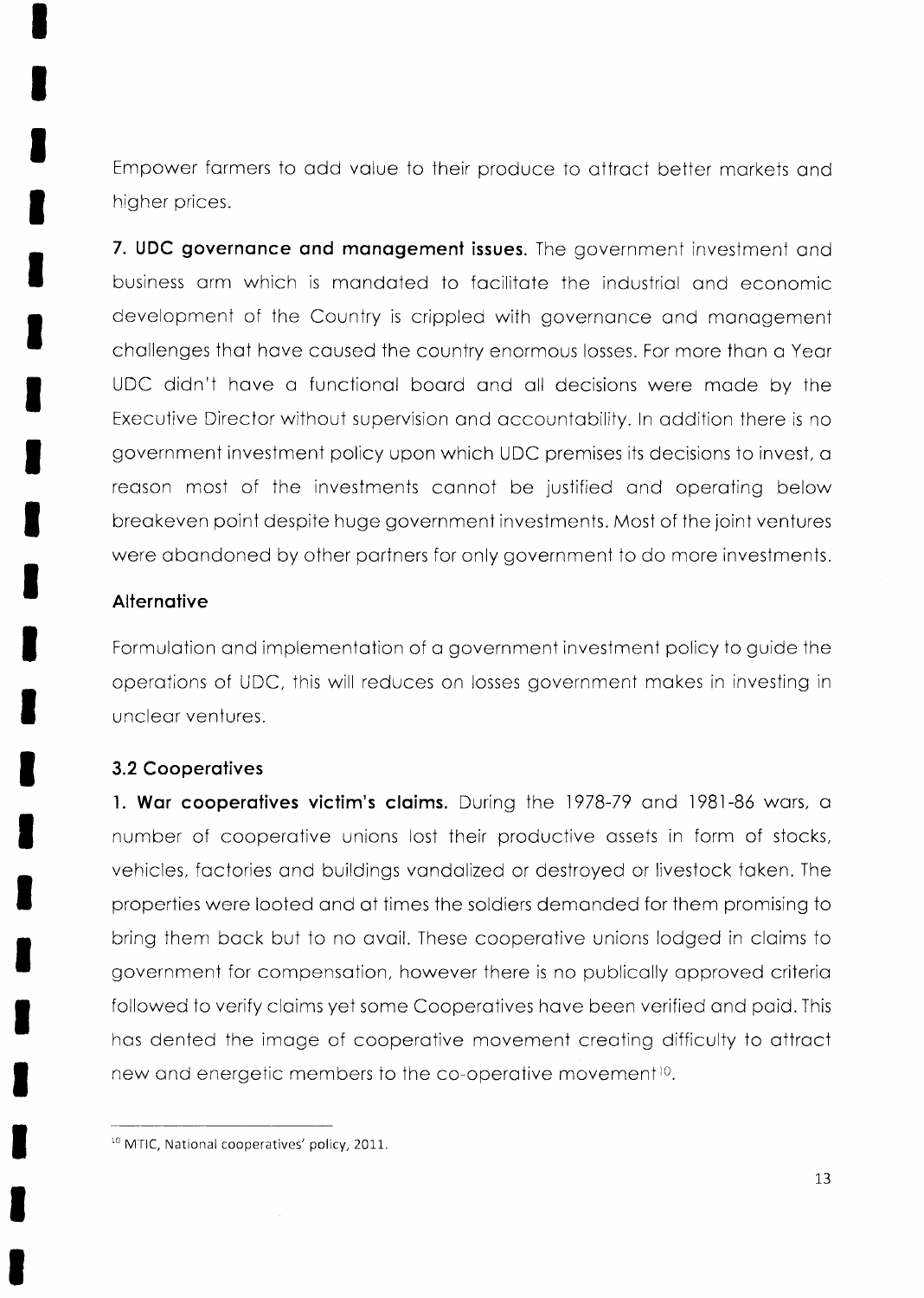### **Alternative**

The MTIC must publish the criterio for opproving cooperotives wor victim cloims for transparency and MFPED must budget for payments instead of always seeking for supplementory budgets for o foreseen issue. This will revive the offected cooperotives ond give hope to the new ones.

2. Inadequate cooperative officers and facilitation. Due to restructuring of government departments which left co-operatives with very few staff especiolly of locol government level, there is inodequote humon resources, in terms of numericol strength, skills ond experience. this is one of the mojor weaknesses facing the cooperative movement<sup>11</sup>. There are few cooperative officers to support ond guide upcoming cooperotives, most disirict locol governments use commerciol officers thot not troined in cooperotive monogement ond not well focilitoted to support cooperotives in the district. This wos witnessed during the Emyoogo progromme where we sow even RDCs mobilizing and organizing cooperatives with no or very little knowledge of cooperotive monogement, no wonder the foilure of the programme.

#### **Alternative**

Recruitment of district cooperative officers and training commercial officers in cooperotive monogement. There is need of officers with experiise in cooperotive monogement to mobilize ond orgonize mosses into cooperotives ond revive the follen cooperotive movement. ln the meontime oll commerciol officers must be trained in cooperative management and facilitated to do their work.

3. Inadequate knowledge and information about cooperatives. There is a wide deficiency of knowledge and information on how to start and manage cooperatives in the public, this is attributed to the low numbers of cooperative professionols. Limited knowledge ond informotion on the formotion of co-

 $11$  ibid.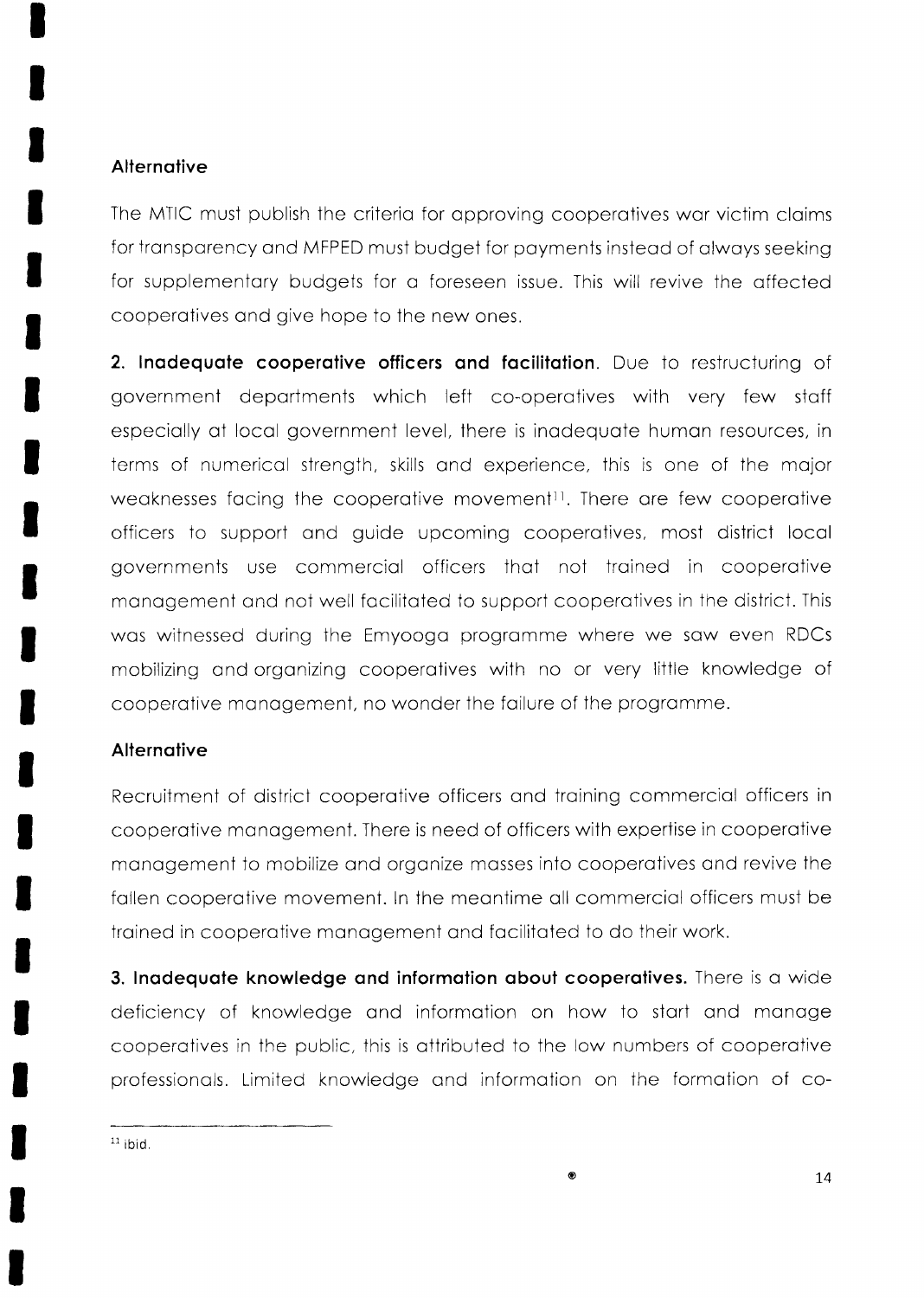operatives, leadership and governance, markets, supply sources and cost analysis, capitalizing the co-operative, member investment, sources of debt capital and conduct of member meetings leads to member exploitation, low patronage and poor accountability<sup>12</sup>. Most cooperative leaders run them as associations and don't fully practice and potential of cooperatives.

#### **Alternative**

Strengthen cooperative institutions. The Uganda Co-operative Colleges of Kigumba and Tororo must be empowered to offer specialized cooperative skills and trainings to cooperative leaders and members. They must add degree courses to match the ever changing global cooperative business on top of the certificates and diplomas being offered so that cooperatives can hire qualified persons to manage the cooperatives. Cooperative education, in particular, is vital for cultivating a cooperative spirit, building internal organizational values, entrepreneurship, strong corporate governance (leadership and management) that are critical for survival of cooperative enterprises<sup>13</sup>.

4. Inadequate legal and regulatory framework of cooperatives. The Cooperative Societies Act is inadequate on issues of governance, dispute settlement, offences and penalties<sup>14</sup> yet most of the problems faced by cooperatives arise due to bad governance and poor leadership<sup>15</sup>. This makes it difficult to rely on cooperatives as safe vehicles for Social Economic Transformation in Uganda.

Furthermore the National Cooperatives policy 2011, has tended to favor promotion of financial services over producer and marketing cooperatives, more than three quarters of the strategy is about SACCOs and the others are more or less added as an afterthought<sup>16</sup>. This may be the reason why registration of

 $12$  ibid.

<sup>&</sup>lt;sup>13</sup> NPA, Strengthening of Cooperatives for Social Economic Transformation in Uganda, 2018.

<sup>&</sup>lt;sup>14</sup> Action Aid, The cooperative movement and the challenge of development, 2013.

<sup>&</sup>lt;sup>15</sup> MTIC, National cooperatives' policy, 2011

<sup>&</sup>lt;sup>16</sup> Action Aid, The cooperative movement and the challenge of development, 2013.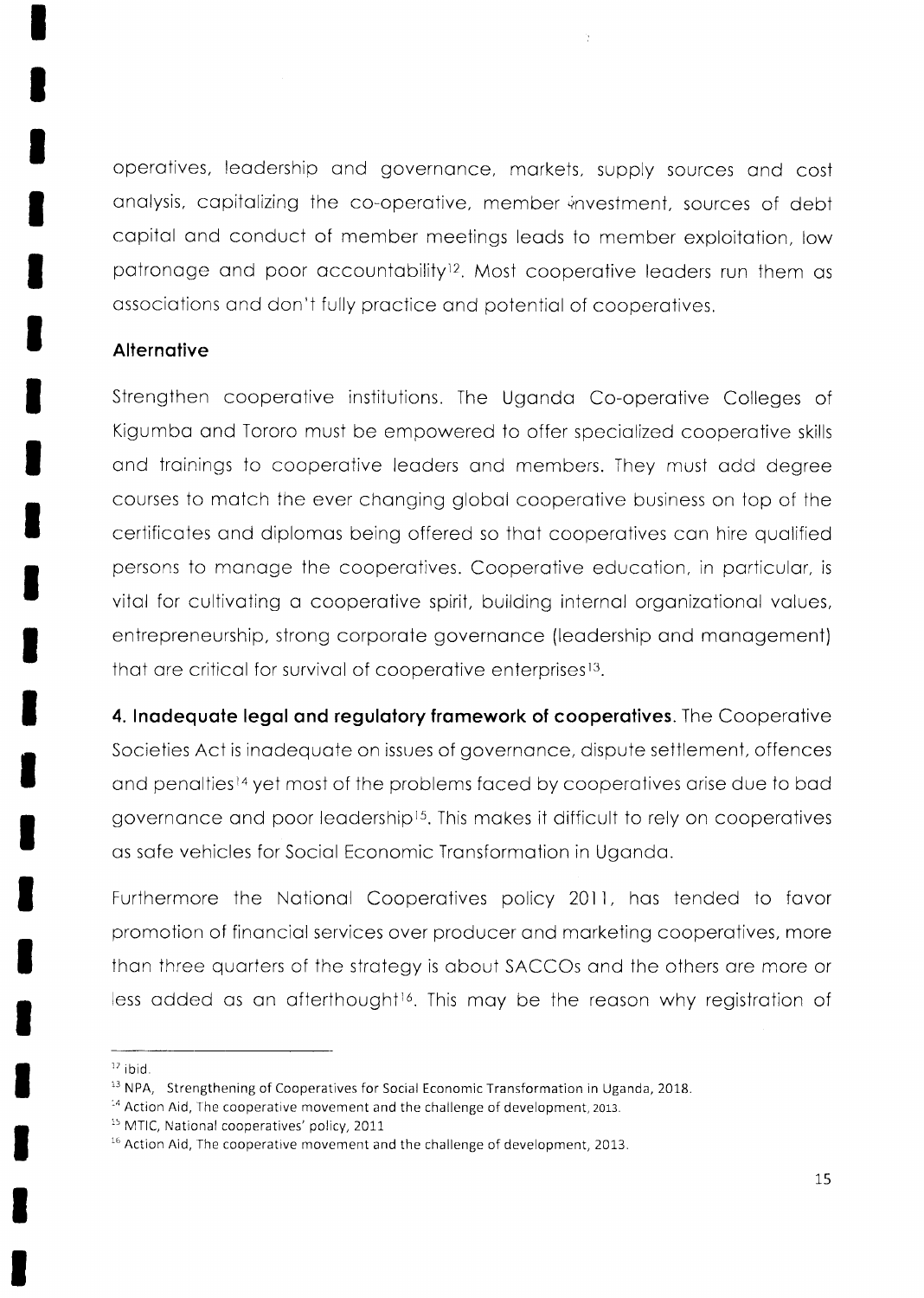cooperatives was transferred to Uganda microfinance regulatory authority which reduces the image and role of cooperatives to mere microfinance establishments

### Alternative

Amend the Cooperative Societies act to include provisions that address governance and dispute resolution. This will increase the public's trust and hope to form and join cooperatives.

Amend the Tier Four Microfinance and Money Lenders Act 2016 to remove any kind of cooperatives from the management and regulation of Uganda microfinance regulatory authority to the registrar of cooperatives. This will improve on supervision and management of cooperatives making them more efficient.

The policy should promote producer, labor, market and service cooperatives by providing a strategy on how to revive and form them since they speak directly to the public demands especially agricultural production, storage and marketing, health and education services and labor issues.

5. State initiation and domination of cooperatives. The National Cooperatives policy of 2011 violates the principle that cooperatives are voluntary associations that are member initiated. Its language reveals state doing it for co-operators, at best amounts to control and at worst ownership that would make cooperatives state institutions, with the attendant problems<sup>17</sup> and not address critical problems facing cooperatives such as embezzlement of funds of the cooperatives by technocrats and any other manipulators, political interference and state "parastatalization". This has been witnessed in various cooperatives such as the Wamala union cooperative.

Furthermore, majority of the cooperatives whose formation is motivated by handouts from Government and Development partners succeed only to the

<sup>17</sup> ibid